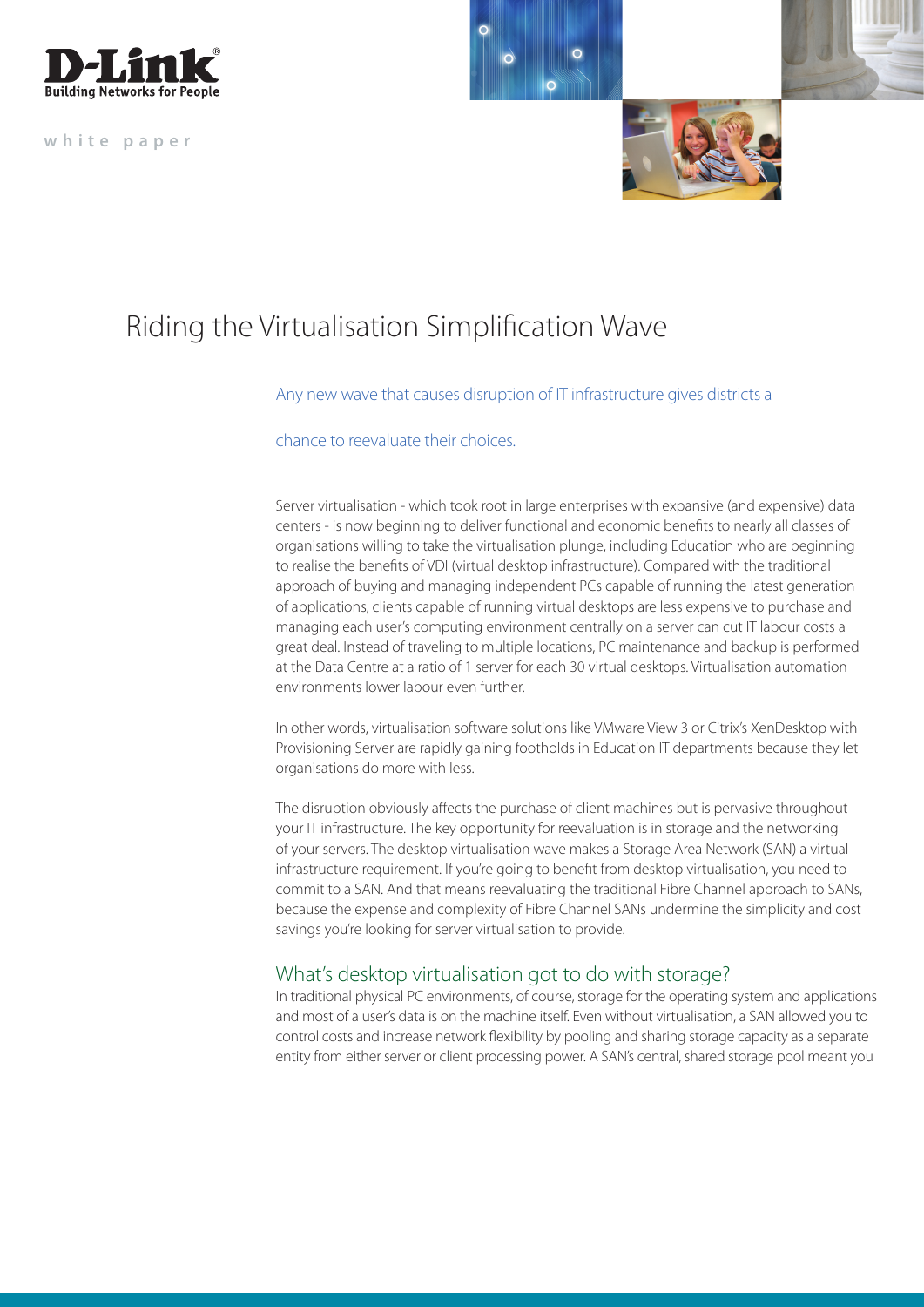no longer had an email server that was constantly running out of storage while your web server storage was barely touched. Consolidating all storage resources into a shared central pool brought with it better capacity utilisation, easier management and simplicity for running routine backups. User data was safe and secure on the SAN compared to keeping it on client machines, and far easier to back up and restore.

Fibre channel has been the technology of choice for SANs, delivering high performance and reliability with the downside of very high costs and complexity.

That downside became clear several years ago when Microsoft tested whether IT professionals from midsized organisations could install a Fibre Channel SAN in six hours or less, only to discover that the task was so complex that none of the IT generalists involved could install an FC SAN at all. Based in part on that experience, Microsoft placed its bet on the emerging alternative to Fibre Channel SAN by shipping iSCSI initiators with its operating systems.

The iSCSI SAN is a key part of the disruption that's spreading the benefits of virtualisation beyond the primary data center in large enterprises to data centers in virtually all size organisations including educational entities. iSCSI SANs extend a venerable hard disk access standard across your existing networks to leverage the maturity of your Ethernet familiarity and platform. Moreover, they don't have Fibre Channel's steep price point. The best of the iSCSI bunch have enterpriseclass performance, reliability and data availability yet no longer require proprietary knowledge or expensive storage experts. An IT generalist can handle the job, and even experts will appreciate the flexibility they bring to what was an inflexible and labor intensive area of IT infrastructure.

You need to make sure you're getting Fibre Channel class performance and availability, of course. Many iSCSI products serve secondary or near-line applications. For server or desktop virtualisation, iSCSI storage arrays that provide more I/Os per second of processing power and are capable of driving multiple 1- or 10-Gig host network ports at their full line speed are de rigeur. The demands on a SAN that follows the first bell with loading of all student and teacher virtual desktops can be extraordinary, particularly if inefficient setup results in attempting to pull individual desktop images from the SAN for each virtual desktop. With proper storage provisioning, which includes the sharing and streaming of a single golden image, a feature incorporated in both VMware View and Citrix XenDesktop Advanced edition with Provisioning server, a high performance SAN can completely avoid the "VDI boot storm" that has sometimes resulted in hour-long waits for desktops to boot.

The SAN also become educational mission critical in a VDI-based 1:1 computing environment, which makes an absolute necessity of resiliency based on the data protection provided by RAID, the redundancy of power supplies and backup cache batteries, and most importantly dual controllers.

Virtualisation environments not only increase utilisation by putting multiple servers and virtual desktops on a physical box, they also make it easy to move these virtual servers to other physical boxes as demand ebbs and flows. That means that all physical and virtual machines need to have access to the same storage, in other words, they need a SAN.

iSCSI-based SAN technology is great at freeing desktop VMs to move around a virtualised environment while remaining attached to their storage. Whereas Fibre Channel requires administrators to manually rezone switches and change permissions when storage relationships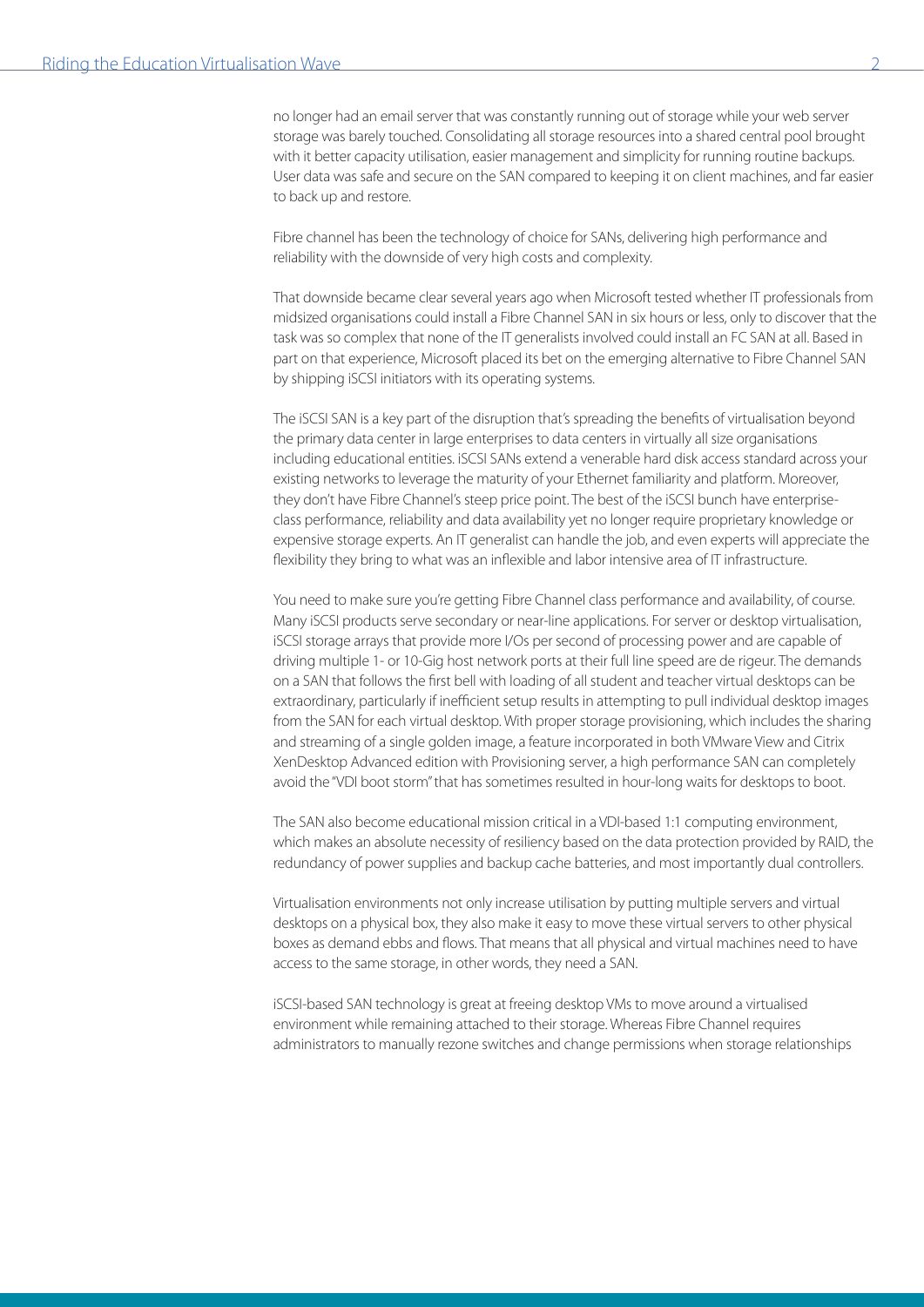change, iSCSI's IP-based protocol enables administrators to map virtual machines (VMs) directly to shared storage in the same familiar way they manage the relationship between physical servers and shared storage.

 This seamless VM mobility without complex reconfiguration allows IT to respond quickly to workload fluctuations and evolving student populations. And an iSCSI network configured with the proper logical or physical separations has security equal to Fibre Channel..

#### How D-Link simplifies server virtualisation even further

D-Link made a strategic decision in 1997 to focus its own brand on affordable, manageable networking solutions, focusing R&D innovation on lowering total cost of ownership across its end-toend networking solutions. D-Link's innovations in its family of iSCSI SAN arrays provide a case in point.

To get the level of data protection and performance appropriate for each application, traditional SANs require a set of disks to be grouped and dedicated to one RAID type and quality of service (QoS). The administrator has to manage a physical drive group for each quality of service class (RAID type, stripe level, and block size) needed to support optimal application performance. Free space in one group is not available to another group.

D-Link overcomes that rigidness with the kind of flexibility virtualised server environments get from being able to move virtual machines on the fly: D-Link's iSCSI innovation, virtualised volumes, can balance the load and expand overall capacity without shutting down mission-critical applications.

D-Link's iSCSI virtual volumes can span all drives within the storage array. A wizard carves out new volumes automatically using any available free space. The wizard assigns the appropriate QoS for the class of application on a granular, volume-by-volume basis. All capacity on all drives is available to all volumes.

Administrators do not have to manage multiple physical RAID groups or add a new set of drives when a group is full; they also can maximise performance. In a traditional architecture, there are fewer potential spindles to spread read/write operations across because each is dedicated to the RAID type of its group. With D-Link's virtual storage volumes, each volume can use as many disks as required for maximum performance.

D-Link's virtualised volumes vastly simplify volume movement, making it as easy as moving virtual servers between physical servers to balance workloads. Migration is difficult on traditional SANs, requiring allocation of a new set of drives even if enough space for the migration exists in current volumes. D-Link allows you to balance the storage load on the fly by moving some application types to higher performance media, changing out drives for a new generation drive technology, or simply expanding a volume without the need to take the SAN and your mission critical applications down.

Finally, D-Link simplifies SANs by not holding you hostage. Traditional SANs force customers to add capacity in sets of these exactly matched proprietary drives at steep prices. D-Link lets you mix and match the latest generations of drives at street prices. That means you're always tapping the latest generation of either high-capacity SATA or higher performance SAS drives to maximise price/ performance. Moreover, D-Link requires no expensive support contract. Firmware updates are available on the web for no charge.